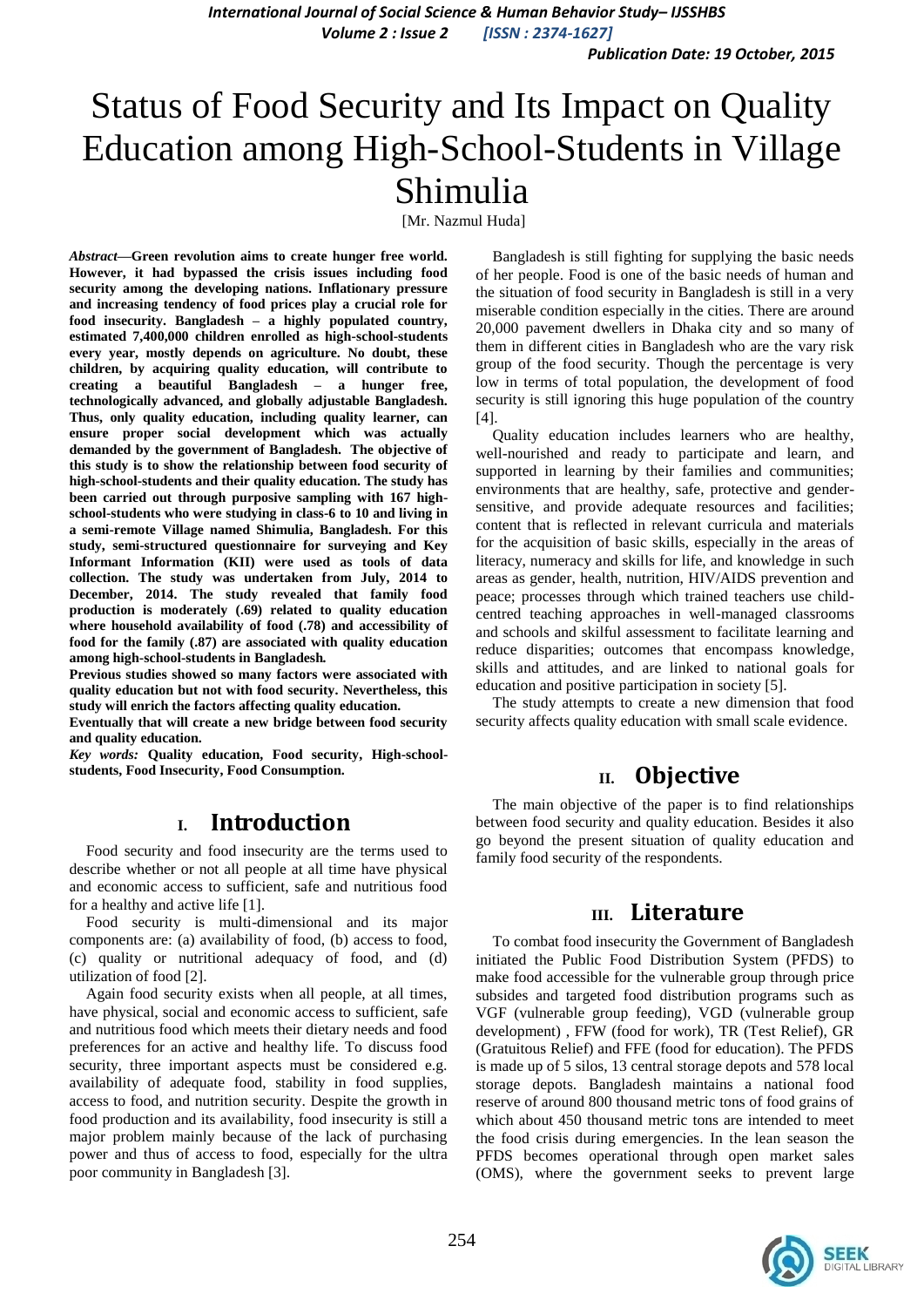#### *Publication Date: 19 October, 2015*

fluctuations in rice prices as a means to enhance the overall food security status of the poor. The amount of food withdrawn from the PFDS during the lean periods is also an indication of the severity and extent of seasonal food shortage. On off-take of food from PFDS for OMS it becomes evident that for the last two years the food crisis has been more acute during the month of February and March rather than in October and November. Under the PFDS the off-take of food was highest during FY 2004- 2005, i.e. about 1.37 million mt. which was 39 percent higher than the PFD of the previous year [6].

The Food for Education (FFE) program was introduced to Bangladesh in 1993. It is described by Xin Meng and Jim Ryan (2007) that the program is successful in that the FFE program increased the school attendance rate of the treated group by 15 to 26 percentage points, and increased their duration of schooling by 0.7 to 1.05 years [7]. Most of all the literature shows that the government of Bangladesh emphasized much to ensure education quality in primary education. It is hard to find any literature regarding quality education in secondary level (high-school) in Bangladesh.

The scenarios of secondary schooling in Bangladesh as regards GER, NER, dropout rate, completion rate, and survival rate are not at a satisfactory level. BANBEIS (2012) evinces that the GER at secondary level for grade 6 to 10 is 50.94 percent on an average in 2012, while it is 56.63 percent for female students and only 45.70 percent for male students. Following table indicates that the number of secondary age population aged from 11 to 15 was nearly 1.56 crore, while total enrolment in grade 6 to 10 was barely 8 million and enrolment of students aged from 11 to 15 in grade 6 to 10 was nearly 7.1 million.

|  | TABLE I. GROSS AND NET ENROLMENT RATE IN SECONDARY SCHOOLS IN |  |
|--|---------------------------------------------------------------|--|
|  |                                                               |  |

| 2012                      |             |             |           |
|---------------------------|-------------|-------------|-----------|
| <b>Indicators</b>         | <b>Both</b> | Male        | Female    |
|                           |             | students    | students  |
| Gross Enrolment Rate (%)  | 50.94       | 45.70       | 56.63     |
| Net Enrolment Rate (%)    | 45.80       | 41.42       | 50.56     |
| a) Secondary Age          | 1,55,81,3   | 81, 13, 214 | 74,68,112 |
| Population (11-15 years)  | 26          |             |           |
| b) All Enrolment in grade | 79.37.235   | 37,07,943   | 42,29,292 |
| VI to X                   |             |             |           |
| c) Enrolment of students  | 71,36,801   | 33,60,842   | 37,75,959 |
| aged from 11 to 15        |             |             |           |
| in grade VI to $X$        |             |             |           |

Source: BANBEIS (2012) [8] TABLE II. COMPLETION, DROPOUT, AND SURVIVAL RATES IN SECONDARY

SCHOOLS IN 2012

| <b>Indicators</b>              | <b>Both</b> | <b>Male students</b> | Female<br>students |
|--------------------------------|-------------|----------------------|--------------------|
| <b>Completion Rate</b><br>$\%$ | 53.30       | 59.56                | 48.17              |
| Dropout Rate $(\% )$           | 46.70       | 40.44                | 51.83              |
| Survival Rate $(\% )$          | 66.34       | 72.75                | 61.06              |

Source: BANBEIS (2012) [9]

The quality of education in secondary schools in Bangladesh cannot also be reckoned satisfactory, though a dramatic increase in average pass rate has been noticed lately in both Secondary School Certificate (SSC) and Higher Secondary Certificate (HSC) examinations (89.03 percent in SSC in 2013 and 74.30 percent in HSC in 2013).

While secondary education set the scenes of higher education under such major streams as science, humanities and business studies, the performance of students in qualifying examinations of universities, especially of some public universities, is quite incongruous vis-à-vis their results in SSC and HSC levels. The quality of secondary education in Bangladesh remains unsatisfactory due mainly to lack of modern pedagogical thinking among the teachers, underemphasized practical learning especially in science stream, lack of modern educational equipments and less scope of creative thinking for the students. In addition, poor physical infrastructure causes the institutions rendering secondary education in Bangladesh, especially in rural areas, to impart education of poor quality as well. [10]

TABLEIII. NUMBER OF INSTITUTIONS HAVING ELECTRICITY AND MULTIMEDIA FACILITIES, 2012

| Type of<br><b>School</b> | <b>Management</b> | <b>Institution</b><br>s having<br>Electricity<br>connection<br>(%) | <b>Institutio</b><br>ns having<br>computer<br>facility<br>(%) | <b>Institutions</b><br>having<br>multimedia<br>facility $(\% )$ |
|--------------------------|-------------------|--------------------------------------------------------------------|---------------------------------------------------------------|-----------------------------------------------------------------|
| <b>Junior</b>            | Private           | 41.6                                                               | 24.1                                                          | 2.7                                                             |
| <b>Secondary</b>         |                   |                                                                    |                                                               |                                                                 |
| <b>Secondary</b>         | Public            | 96.6                                                               | 99.7                                                          | 39.7                                                            |
| <b>School</b>            | Private           | 82.4                                                               | 76.9                                                          | 10.1                                                            |
|                          | Total             | 82.6                                                               | 69.1                                                          | 10.7                                                            |
| School and               | Public            | 100                                                                | 100                                                           | 60                                                              |
| <b>College</b>           | Private           | 94.1                                                               | 99.1                                                          | 24.7                                                            |
| (School                  | Total             | 94.2                                                               | 99.1                                                          | 25.2                                                            |
| Section)                 |                   |                                                                    |                                                               |                                                                 |
| All                      | Public            | 96.7                                                               | 99.7                                                          | 40.4                                                            |
|                          | Private           | 76.7                                                               | 69.8                                                          | 9.6                                                             |
|                          | Total             | 77.0                                                               | 70.3                                                          | 10.1                                                            |

Source: BANBEIS (2012) [11]

It is evident that the high schools are still going without electric facility. And surely institutions having multimedia facility are not satisfactory. Another study, worked by Rushad aridi and Syed Naimul Wadood showed household head"s level of education and food security situation in Bangladesh. The table showed a clear picture.

TABLEIV. HOUSEHOLD HEAD"S LEVEL OF EDUCATION AND FOOD

INSECURITY SITUATION IN BANGLADESH.

| Highest grade by household head        | % Food Insecurity |
|----------------------------------------|-------------------|
| Primary or less (1-5 years)            | 42.0              |
| Secondary or less (6-10 years)         | 37.1              |
| Higher secondary or less (11-12 years) | 38.8              |
| Graduate or less (13-16 years)         | 44 4              |
|                                        |                   |

Source: Rushad Faridi and Syed Naimul Wadood [12]

A study on char people showed that the year of schooling and household food security condition were significantly and positively correlated. That is, the educated char people are more food secure [13]. Besides, though development partners and donor organization in Bangladesh report frequently that food security can ensure quality education in rural area, government of Bangladesh still implement hardly programs for food security to ensure quality education for high school students. [14] There are a huge lack of study related to food security and quality education in Bangladesh.

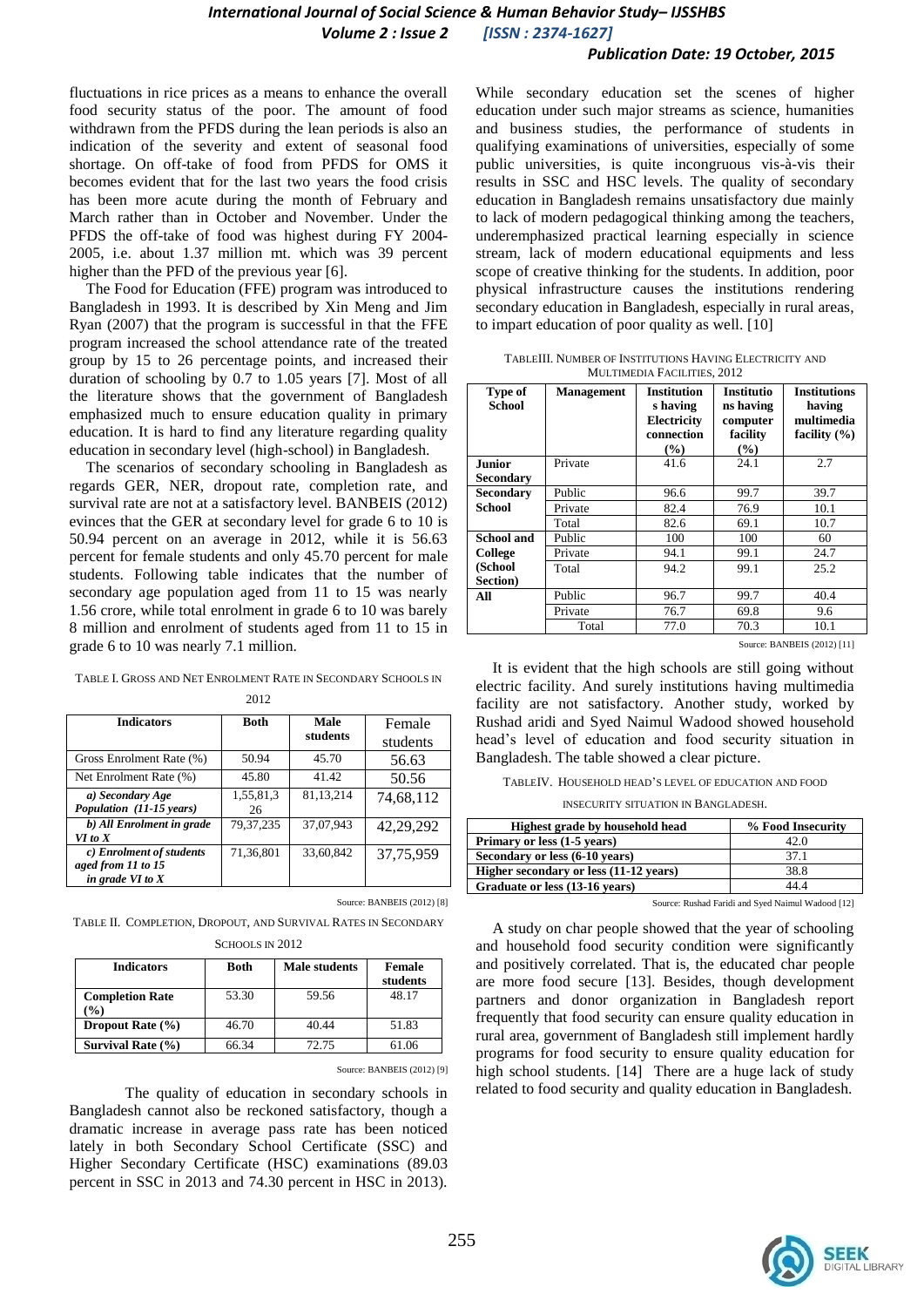#### *Publication Date: 19 October, 2015*

# **IV. Conceptual frame**

Hannah Pieters1 et al. outlined a framework to analyze the determination of food and nutrition security which showed a clear relationship between food security and education at micro level [15]. Present study defined the concept of food security in a different way.

To determine food availability, present study concerns whether the family needs struggle to collect food or not and the production quantity of basic food grain. On the other hand, for food access it seeks family resources and the price of available food. And lastly availability, it tries to find out the dietary satisfaction level, hunger situation and tension for future food shortage to determine utilization of food.



Figure 1. Conceptual framework of status of food security and its' impact on quality education (micro level)

# **V. Methodology**

The study was conducted at a semi-remote village named Shimulia in Bangladesh. It is situated in the division of Khulna under the district of Narail. Village Shimulia is in Narail Sadar Upaziala under the union of Korola. There are 516 households in the village where 296 are Muslim households and rests of the household (220) are Hindu. There are 39 Hindu rishi (cobbler) and 21 Hindu karmakar (blacksmith) households. Again there are 29 Muslim tati (weaver) households. There are about 4300 population which comprises 1667 voters. Agdia Shimulia D A Latif Secondary School and Shimultola Girls High School which are in the village Shimulia, are taken into consideration for respondents. A semi-structured questionnaire schedule, and Key Informant Information were used to collect primary data. Data were collected from 167 high-school-students through survey. Besides, some qualitative data were collected from the teachers of the respective high schools through Key Informant Information (KII) tool.

# **VI. Result and discussion**

More than half  $(60.5\%)$  of the respondent's family didn't need to buy rice in last year and the rest of them (39.5%) needed to buy. In recent year Bangladesh has gained a plenty of rice production that of demand. In rural area,

almost all of the family produce rice in their own land or borrowed land. But, however, still, more than half of the families need to buy rice from local bazaar to manage round the year food demand to feed family members. Almost all (94.1%) of the respondent"s family didn"t face difficulties to collect food. The nearest local bazaar named "Agida Barar is located within 2km. from any part of the village. Again a few (25.1%) of the respondent's family got at least one of the govt./NGO facilities of food provisions and rest (74.9%) of them didn"t get anything. Assistances from govt. and NGO are not much they needed as the village is located on the peripheral of the district Narail. Most (73.05%) of the respondent"s family faced problems to buy food for price hike and the rest (26.95%) of them didn't face it. Almost all of the people of village Shimulia directly depends on agriculture and most of them produce rice. A few land is used for three rotations of crops. Occupational variety does not exist. Thus, the income earning activities is in lowest form in comparison to other villages of the district. Thus, it is obvious that recent price hike of the food items make themselves faced difficulties to buy. More than half (53.2%) of the respondents, somehow, satisfied with their daily meal in last months. Only 33.7% of the respondents had fully satisfied in this regard and notable that 13.1% of the respondents had never satisfied with their daily meals in last month. A few (10.8%) of the respondents had experienced at least one of the hunger situations (e. g. fasting for one meal, shorten the food menu) in previous year whereas 77.2% of the respondent's family had worried with their food security for next year. A few of the respondents reported they had experienced hunger situation and had never satisfied with their daily meals in last months but surprisingly, most of the family members worried for next year food availability and accessibility. TABLE V. SALIENT FEATURES OF FOOD SECURITY

| <b>Indicators</b>                      | <b>Responses</b>       | <b>Percent</b> |
|----------------------------------------|------------------------|----------------|
| Need to buy rice for family            | Yes                    | 39.5           |
| (previous year)                        | N <sub>0</sub>         | 60.5           |
| Faced any difficulties to collect food | <b>Yes</b>             | 5.9            |
| (e.g. distance) (any time)             | N <sub>0</sub>         | 94.1           |
|                                        |                        |                |
| Availability of food (average value)   | Secured                | 22.5           |
|                                        | <b>Insecure</b>        | 77.5           |
| Get any type of access from            | Yes                    | 25.1           |
| govt./NGO food (any time)              | No.                    | 74.9           |
| Problems to buy food for price hike    | <b>Yes</b>             | 73.05          |
| (any time)                             | N <sub>0</sub>         | 26.95          |
| Accessibility of food (average value)  | <b>Secured</b>         | 49.7           |
|                                        | <b>Insecure</b>        | 50.3           |
| Level of satisfaction by taking daily  | <b>Fully satisfied</b> | 33.7           |
| meal (last month)                      | <b>Sometimes</b>       | 53.2           |
|                                        | satisfied              |                |
|                                        | Never satisfied        | 13.1           |
| Faced any type of hunger situation     | <b>Yes</b>             | 10.8           |
| (e.g. fasting for one meal, shorten    | No                     | 89.2           |
| the food menu) in previous year        |                        |                |
| <b>Responses regarding food crisis</b> | <b>Yes</b>             | 77.2           |
| (next year)                            | No                     | 22.8           |
| Utilization of food (average value)    | <b>Secured</b>         | 33.6           |
|                                        | <b>Insecure</b>        | 66.4           |

All most (71.3%) all of the respondents reported balanced in height-weight ratio according to BMI (body mass index) and the rest (28.7%) of them hadn"t reported balanced. More than half (62.8%) of the respondents reported that they had at least one type of disease during last

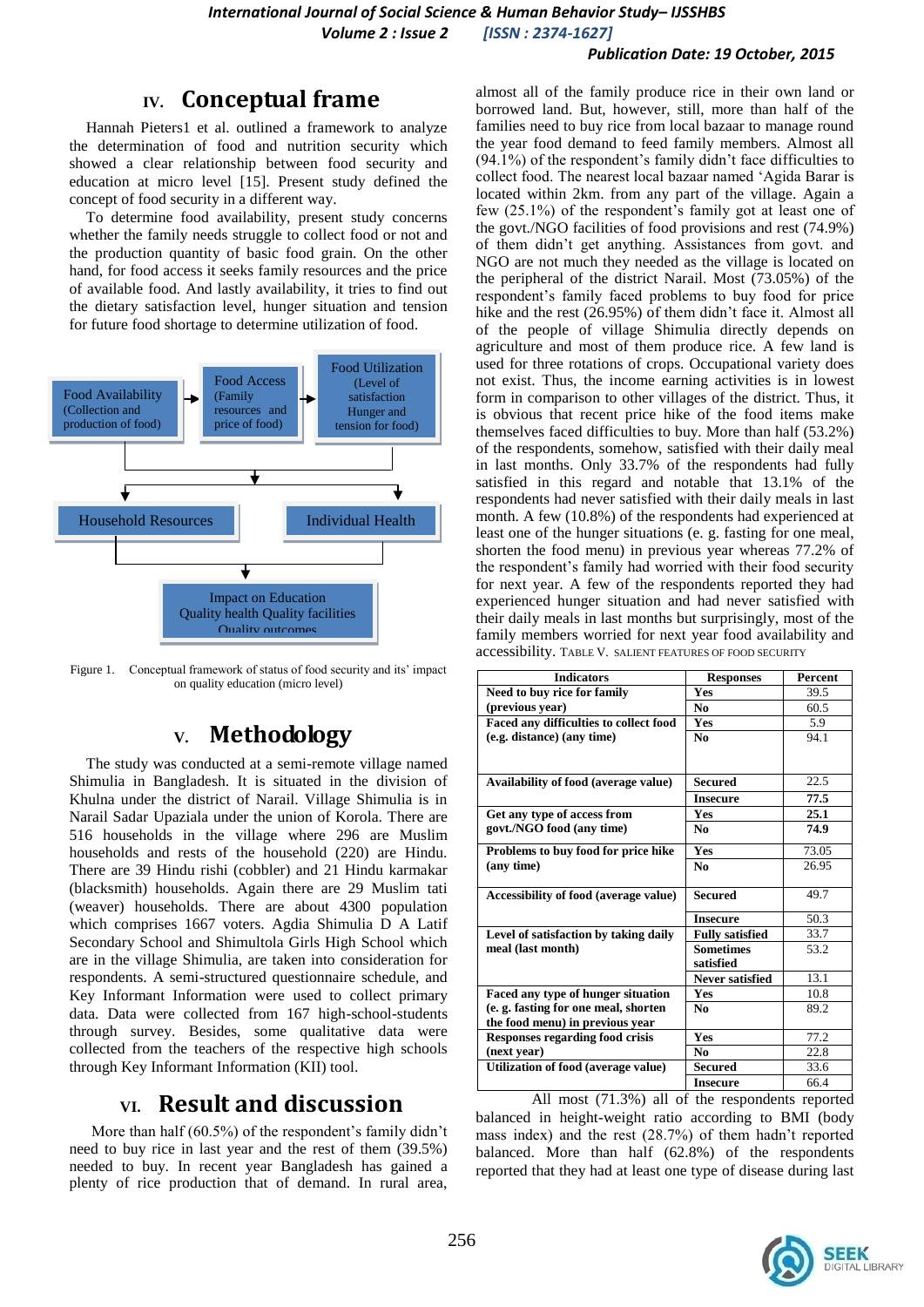### *International Journal of Social Science & Human Behavior Study– IJSSHBS Volume 2 : Issue 2 [ISSN : 2374-1627]*

year and the rest (37.2%) of them didn't have. WHO-UNICE (2005) reported that only 32% of rural people use of sanitary latrines in rural area and 9% of the population use hanging latrines [16]. So it is obvious that most of the respondents had experienced at least one disease during last year. Distinguishable (43.1%) of the respondents had faced problems to pay school fee during high school study whereas almost half (49.7%) of them had faced problems to buy educational materials. Mainly because of price hike of basic human needs in recent year, people in rural area, are facing cash crisis that leads a critical situation of maintaining educational costs of children. It is crucial that 94.6% of the respondent"s family members cared about home works. It is proved from KII that almost all of the parents in rural area believe that an educated children is necessary for future well being of their family thus they cared their school going students. A few (21.5%) of the respondents had community support for studying high school whereas 12.5% of the respondents had engaged with income earning activities along with their study. Still in village Shimulia, there are some families regarded as hardcore poor. The students come from those families, must engage themselves with income earning activities to contribute family income along with their study. Around half (48.5%) of the respondent's result is average where 14.9%, 22.1% and 14.5% had got excellent, good and poor result respectively.

TABLE VI. QUALITY EDUCATION

| <b>Indicators</b>                      | <b>Responses</b> | <b>Percent</b> |
|----------------------------------------|------------------|----------------|
| Imbalance in height-weight ratio       | Yes              | 28.7           |
| according to BMI (body mass            | N <sub>0</sub>   | 71.3           |
| index)                                 |                  |                |
| Any type of disease (last year)        | Yes              | 62.8           |
|                                        | N <sub>0</sub>   | 37.2           |
| Faced problems to pay school fee       | Yes              | 43.1           |
| (during high school study)             | N <sub>0</sub>   | 56.9           |
| Faced problems to buy educational      | Yes              | 49.7           |
| materials (during high school          | N <sub>0</sub>   | 50.3           |
| study)                                 |                  |                |
| Caring of home work by parents         | Yes              | 94.6           |
| (during high school study)             | N <sub>0</sub>   | 5.4            |
| Get any type of community              | Yes              | 21.5           |
| support regarding high school          | N <sub>0</sub>   | 78.5           |
| study                                  |                  |                |
|                                        |                  |                |
| <b>Engaged in income earning</b>       | Yes              | 12.5           |
| activities to support family (during   | N <sub>0</sub>   | 87.5           |
| high school study)                     |                  |                |
| <b>Result of the respondents</b>       | <b>Excellent</b> | 14.9           |
|                                        | Good             | 22.1           |
|                                        | Average          | 48.5           |
|                                        | Poor             | 14.5           |
| <b>Overall quality education among</b> | Satisfactory     | 63.9           |
| the respondents                        | Not-satisfactory | 36.9           |

A positive correlation coefficient was found between the food security and quality education among high school students in rural area in Bangladesh. Nearly strong positive (0.78) correlation was found between availability of food and overall quality of education. And the value of r=0.87, 0.42 and 0.69 was found for the relation between accessibility of food and overall quality education, between utilization of food and overall quality education and between family food production and overall quality education respectively. The value of these correlation coefficient indicate that as availability of food, accessibility of food, utilization of food and family food production increase, quality education increases, and conversely, as independent variables decreases, dependent variables decreases. Table: relationship between food security and quality education

TABLE VII. RELATIONSHIP BETWEEN FOOD SECURITY AND QUALITY EDUCATION

| <b>Relationship status</b>                           | (r)  |
|------------------------------------------------------|------|
| Availability of food and overall quality education   | 0.78 |
| Accessibility of food and overall quality education  | 0.87 |
| Utilization of food and overall quality education    | 0.42 |
| Family food production and overall quality education | 0.69 |

### **VII. Conclusion**

Though Bangladesh has some food program for education like FFE (Food For Education), targeting increasing enrollment rate in primary level of education, there is still a gap of these program in secondary level. Several stipend programs, teachers training activities, academic building constructions are notable activities for ensuring quality education in secondary education. The paper found a significant positive correlation between food security and quality education among high school students. It is time to think ensuring food security among them which will lead quality education. The study was based on a semi remote small village in Bangladesh with small sample size. Further study, based on larger region with greater sample size will help to explore proper scenario in this regard.

#### *Acknowledgement*

First of all, I acknowledge to Allah who taught me how to read and write. To collect secondary data, I used BUET center library and seminar of the department of Humanities, BUET. A proper study like this is impossible to imagine without such congenial environment. The conference will help me to know recent technical and research work around the world which will enrich my knowledge to contribute in higher education and university research in future.

#### *References*

- [1] World Food Summit, "Rome Declaration on World Food Security" (1996) [online], Available at http://www.fao.org/docrep/003/w3613e/ w3613e00.htm.
- [2] M. Hossain, and M.L. Bose, "Growth and Structural Changes in Bangladesh Agriculture: Implications for Strategies and Policies for Sustainable Development" (2000), In Mandal, M.A.S.ed. (2000), "Changing Rural Economy of Bangladesh", Bangladesh Economic Association, Dhaka.
- [3] A.U. Ahmed and C. del Ninno, "Food for Education Programme in Bangladesh:An Evaluation of Its Impact on Educational Attainment and Food Security", IFPRI, Washington D.C, (2001)
- [4] A. Begum, "The Socio-Economic Condition of Pavement Dwellers of Dhaka City", BIDS, Dhaka, (1997)
- United Nations Children's Fund, 'Defining Quality in Education' A publication of UNICEF Programme, Education Division, Document No. UNICEF/PD/ED/00/02, The principal researcher for this paper was Jeanette Colby, Miske Witt and Associates, for the Education Section, Programme Division, UNICEF New York.
- World Bank, "Global Economic Prospects", Washington DC, 2003, [http://www.worldbank.org/prospects/gep2004/full.pdf\)](http://www.worldbank.org/prospects/gep2004/full.pdf)
- [7] Xin Meng and Jim Ryan (2007), "Does a Food for Education Program Affect School Outcomes? The Bangladesh Case' Discussion Paper